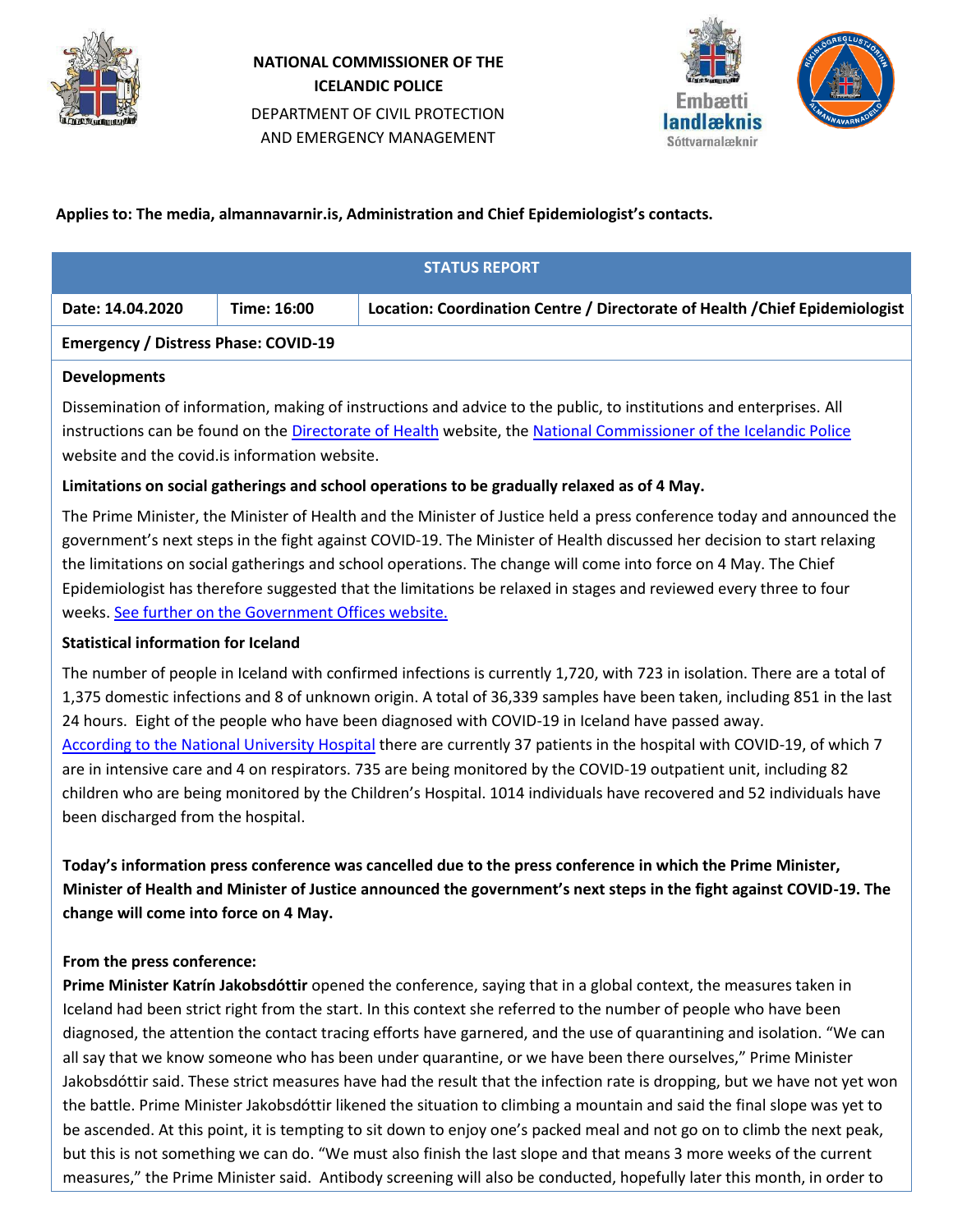discover how widespread the antibody is. This may prove to be an important contribution to the research of and fight against the virus. Prime Minister Jakobsdóttir also said that while scaling the mountain, there is a risk of hurrying back down once the peak has been reached, but this will result in slipping and falling on one's face. During the relaxing of the measures, we will be taking few but large steps, and we need to have the patience to descend the slope slowly enough. As of yet, we do not know enough about the virus, which means that there is an uncertainty about its behaviour and what effects it will on the community throughout this year. Finally, Prime Minister Jakobsdóttir said that the big goal was to overcome the virus so that the nation can exit the restrictions together. In this regard she made special mention of senior citizens and nursing home residents.

**Minister of Health Svandís Svavarsdóttir** said the epidemic had been a learning process for all of us and a stress test of the Icelandic social infrastructure. "But since one also learns from the triad's press conferences I want to give praise and thanks – thanks to the triad for taking the lead and always being upbeat. This role has been utterly invaluable to all of us, this informing us from day to day of what we have, that we do not have answers to everything, having the strength and sense of humour to encourage the nation to stay strong," Minister Svavarsdóttir said. She added that this task was among the biggest we have ever faced as a community. Iceland is a small country and we are able to stick together when times are tough, as close as we are to natural threats and disasters. The Coronavirus is a threat that is not of our making and it creates its own time-line. Minister Svavarsdóttir read her memorandum on the relaxing of the Chief Epidemiologist's restrictions. She said that it had been our fortune to have hitherto followed the advice of our best experts, and we would continue to do so. "We intend to trust in each other and thus continue to base the next steps on trust," Minister Svavarsdóttir said. She then gave an overview of the changes that will be made on 4. May:

**The social gathering number restriction** will be 50 individuals instead of the current 20. The 2-metre distancing rule will remain in place.

**The operation of preschools and primary and lower secondary level schools** will return to normal.

**Upper secondary schools and universities** will operate under the principle of having no more than 50 individuals in the same space at the same time.

**Various services:** Hair salons, massage parlours, physiotherapy facilities, beauty salons, museums and similar services can resume operations, but shall keep a 2-metre distance between clients to the extent possible.

**Health-care services:** All health-care activities that do not entail elective surgeries or other invasive procedures will be permitted. Dental practices will also be able to resume operations.

## **Outdoor organised sports activities for children at the preschool and primary and lower secondary level will be permitted with the following restrictions:**

- No more than 50 individuals together in one group.
- Keep to the 2-metre rule as much as possible, especially for older children.

## **Other outdoor organised sports activities are permitted with the following restrictions:**

- No more than four individuals to train or play together.
- Touching is not permitted and the 2-metre distancing between individuals shall be respected.
- The use of shared equipment shall be kept at a minimum, and if used, it shall be disinfected between uses.

### **A few things that will remain unchanged:**

- Exemptions for economically important enterprises will remain unchanged.
- As before, 100 persons can be admitted to grocery stores and pharmacies at a time, under specific conditions.
- Public swimming pools and fitness centres will remain closed.
- Rules regarding night clubs, pubs, amusement arcades and the like will remain unchanged and these places will therefore remain closed.
- The Director of Health's instructions from 23 March regarding elective surgeries and other invasive procedures will remain unchanged.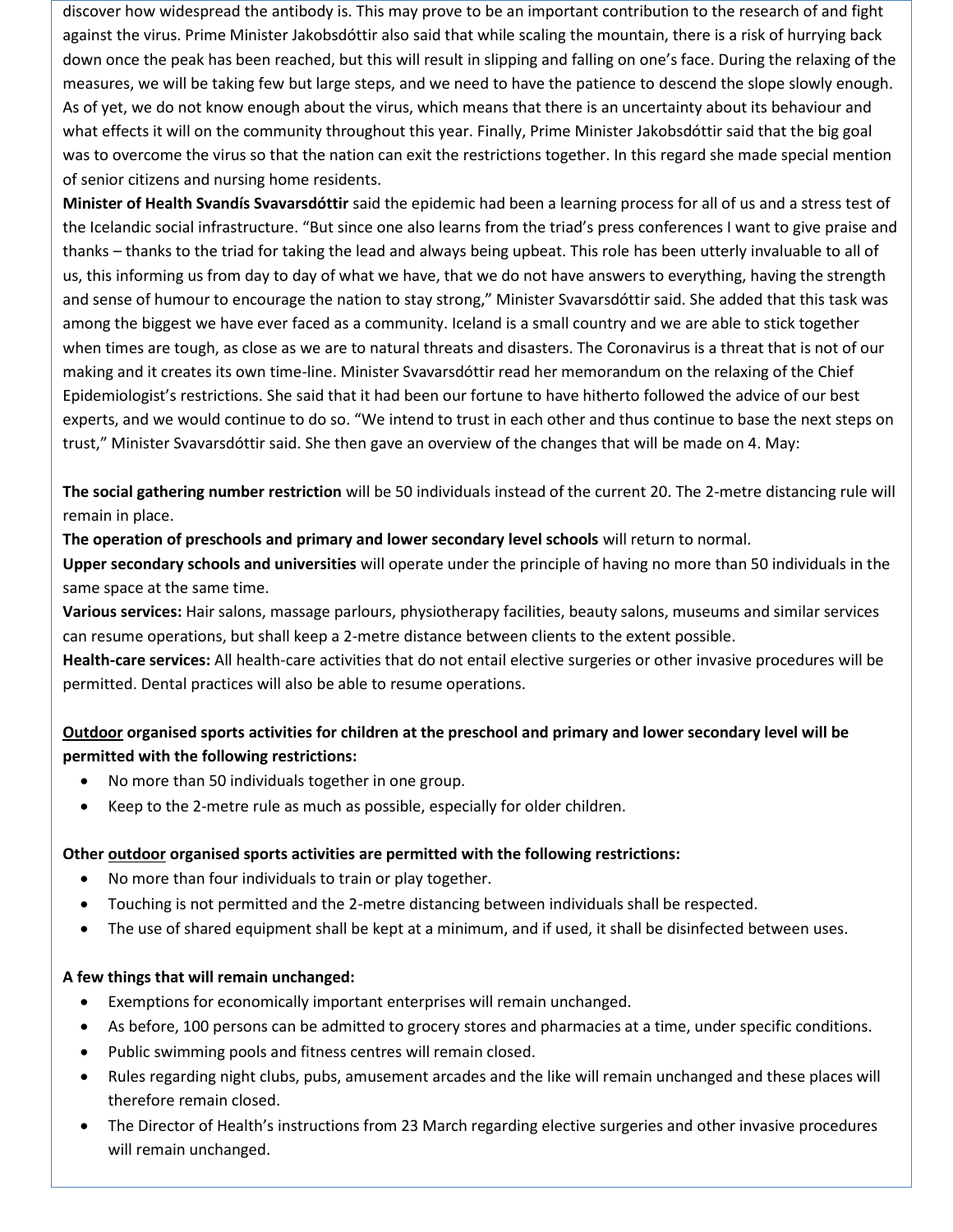**Minister of Justice Áslaug Arna Sigurbjörnsdóttir** said that the civil protection authorities have achieved a lot in the last several weeks, the system has functioned well and the outcome has been good, but the emergency phase will remain in place while the restrictions apply. She said it was a cause for joy that the schools are going back into full operation, since all restrictions and measures have a tremendous effect. Other effects must always be evaluated, such as the social ones. In this regard Minister Sigurbjörnsdóttir especially referred to violence, anxiety and sadness throughout the community, that need to be addressed. She said that the will to clarify all the steps taken during the measures was in place, and that the spreading of good information was considered to be very important. Minister Sigurbjörnsdóttir discussed the travel restrictions and said that there were no proposals to increase them. Various scenarios are being looked at, but it all really depends on what the situation and reactions of other countries will be like. There are travel restrictions in place at the Schengen outer border and it has been proposed that the member stated extend them until 15 May, and Iceland will follow this proposal. She chimed in with the Prime Minister and Minister of Health, saying that people's reactions had been admirable and the nation had stuck together in fighting this unwelcome visitor.

**Chief Epidemiologist Þórólfur Guðnason** reviewed the day's numbers regarding the spread of the virus, the infection rate, quarantine and isolation. He gave an overview of the epidemic since the fist infection was diagnosed on 28 February, but since then 1,720 persons have been diagnosed with COVID-19 and 8 persons have passed away from the disease. The epidemic reached its peak around a week ago, and since then it has been decreasing at a fast and steady rate. "We have the social measures and the power of cooperation of the public, enterprises and authorities to thank for that," Dr. Guðnason said. He said that although there have not been a great number of community-acquired infections, the pressure on the hospitals has been considerable. There are various limitations on people's daily lives and efforts are being made to relax these, but Dr. Guðnason said it was important for this to happen slowly, so as to prevent a resurgence of the epidemic. The plans introduced by the Minister of Health today are an important first step and it is clear that many people are hoping that it will be possible to lift various restrictions. However, it is important to take the relaxing of restrictions slowly, because there is a large group of people in the community that is still susceptible to the infection. It is important to protect the residents of Iceland from outside infections, and there are various ideas being discussed as to how it might be possible to somehow limit the arrival of tourists to the country and to limit the travels of Icelandic residents as well, keeping in mind that the epidemic is mostly due to Icelandic residents travelling abroad, and not because of foreign tourists.

Dr. Guðnason urged the public to keep up its solidarity and continue the good work that has been going on – "The power of cooperation between us and the public will be the key element for us to be able to rise up and beat this viral infection," he added.

### **Information sharing and projects**

**The Civil Protection Authorities' Coordination Centre coordinates all action and disseminates information regarding COVID-19 all over the country.**

**The Red Cross** Due to the strain on the Red Cross telephone helpline 1717 and the net chat at 1717.is, the [Ministry of](https://www.stjornarradid.is/efst-a-baugi/frettir/stok-frett/2020/03/27/Hjalparsimi-og-netspjall-Rauda-krossins-eflt-med-studningi-felagsmalaraduneytis-/)  [Social Affairs](https://www.stjornarradid.is/efst-a-baugi/frettir/stok-frett/2020/03/27/Hjalparsimi-og-netspjall-Rauda-krossins-eflt-med-studningi-felagsmalaraduneytis-/) has decided to support the service. The support will boost up the helpline and net chat to aid people, such as families, children and young people, people with disabilities, the elderly and people of foreign origin during these unprecedented times. Phone calls to the 1717 line have tripled from the previous numbers. The calls are now both longer and more difficult.

#### **The websit[e www.covid.is](http://www.covid.is/)**

Statistical information about the disease is updated once a day and published at 13:00h on the covid.is website. The website contains information about the measures that have been taken in Iceland due to the COVID-19 disease. **Upcoming:**

- Press conferences are held every day at 14:03h.
- The next COVID-19 coordination meeting will be held on Wednesday 15 April at 9:00h.